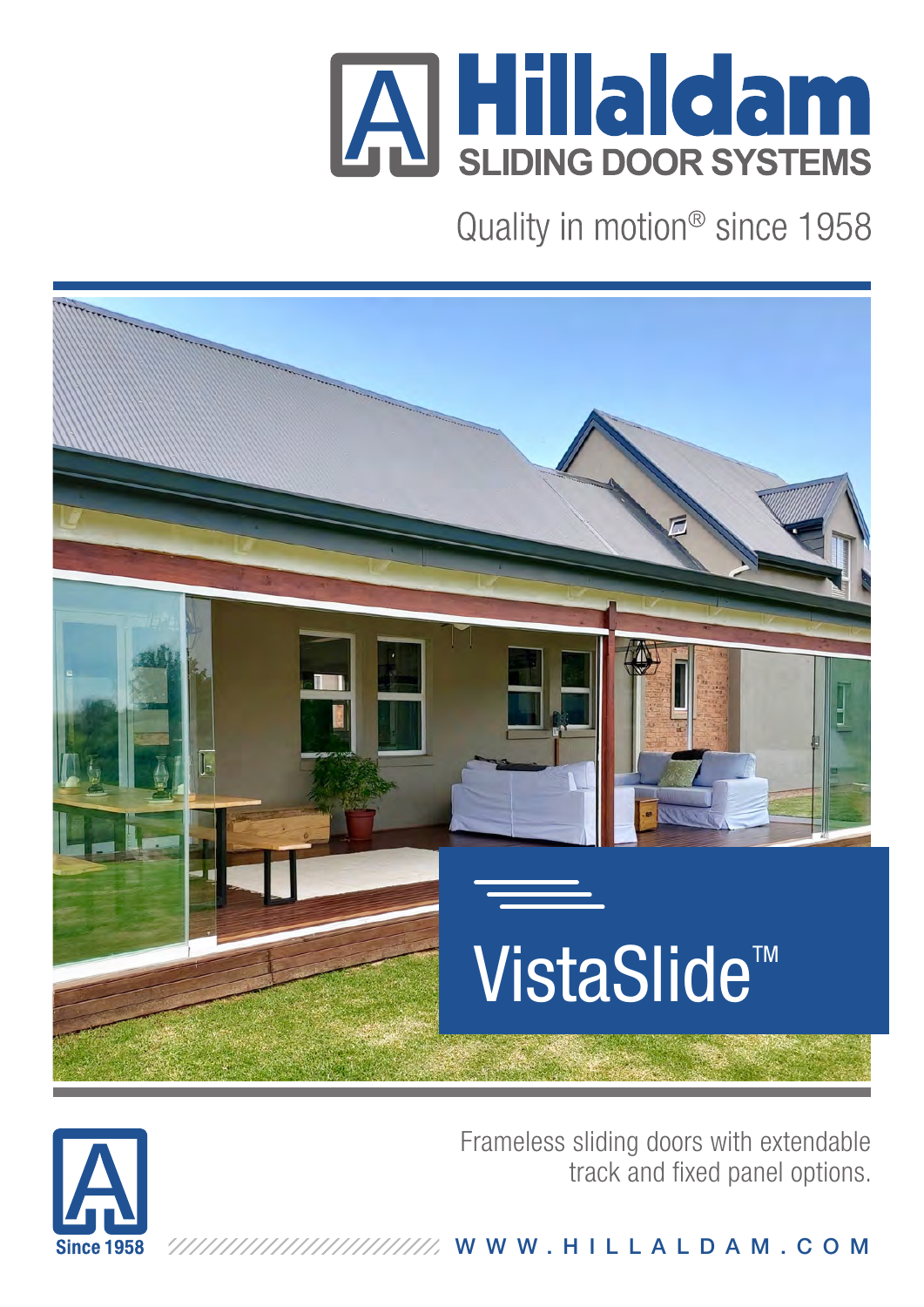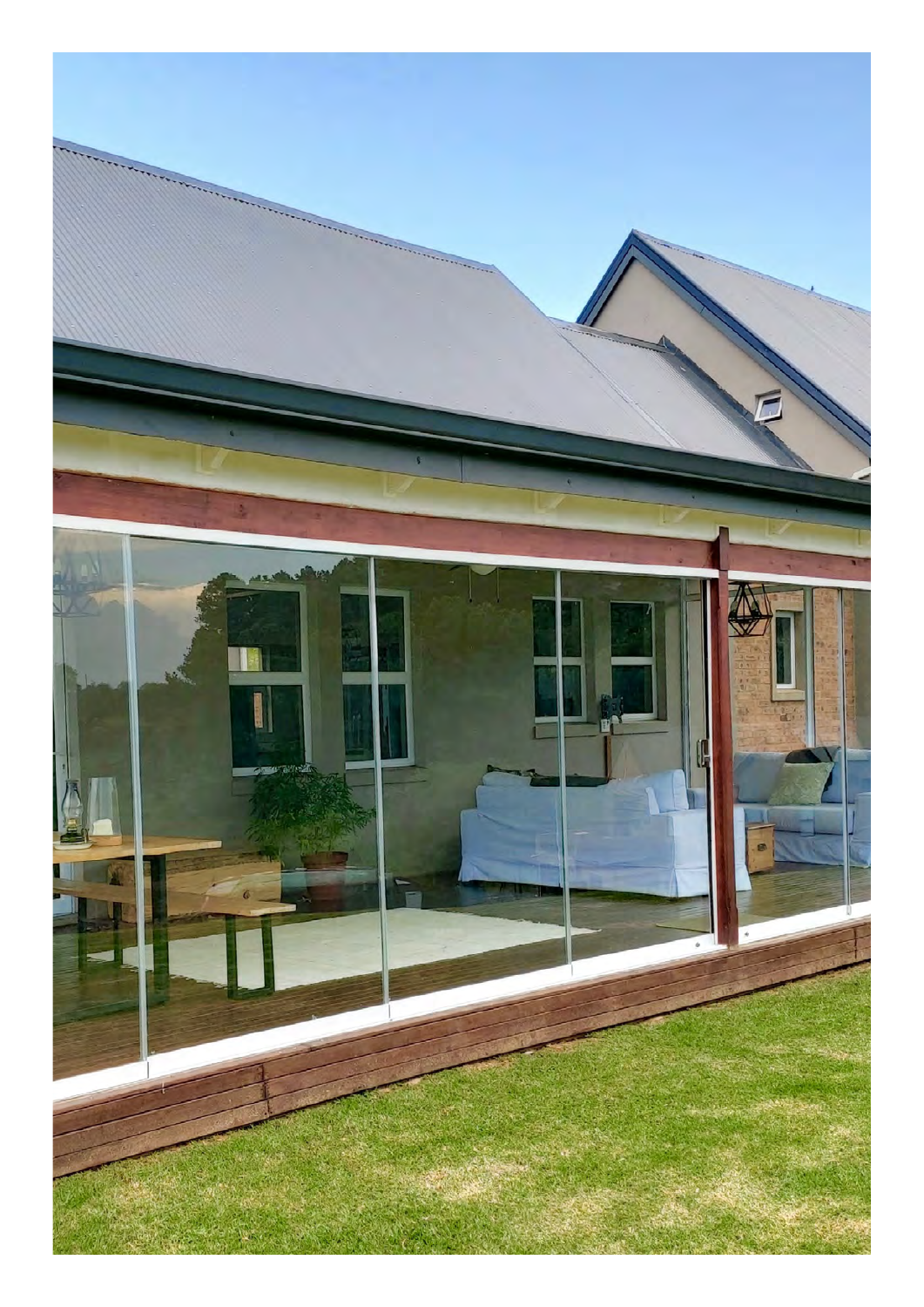

## Frameless Sliding System

The Hillaldam VistaSlide system is a multi-track sliding solution for your home or business.

These frameless glass panels slide horizontally along the smallest and sleekest track on the market which maximises your uninterrupted views.

The tracks can be embedded into the floor and are easily expandable by single track extensions for unlimited options and complete versatility. The adaptability of this system including the various floor trim options ensure perfect finishes every time. It is the only system of its kind to accommodate 12mm glass. European tested and certified, the VistaSlide is your perfect sliding solution.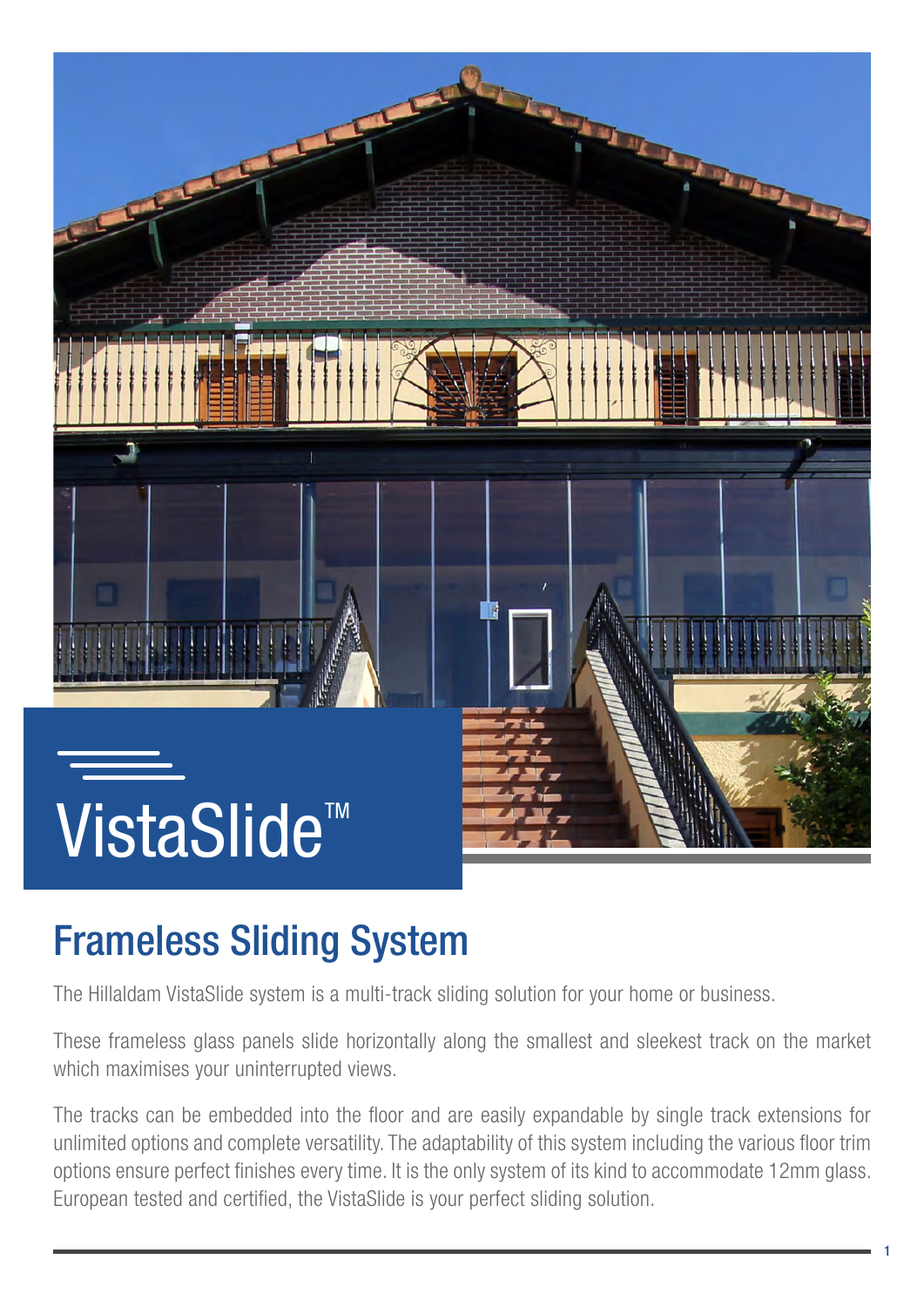# VistaSlide<sup>™</sup>

### Typical Views and Cross Sections



### **SPECIFICATIONS**

- Maximum Height
	- $= 8$ mm Glass 2400mm
	- $= 10$ mm Glass 3000mm
	- $= 12$ mm Glass 3100mm
- Minimum Panel Width  $= 500$ mm
- Maximum Panel Width  $= 1800$ mm
- Maximum Number of Panels = Unlimited and is subject to the use of the top and bottom track extensions

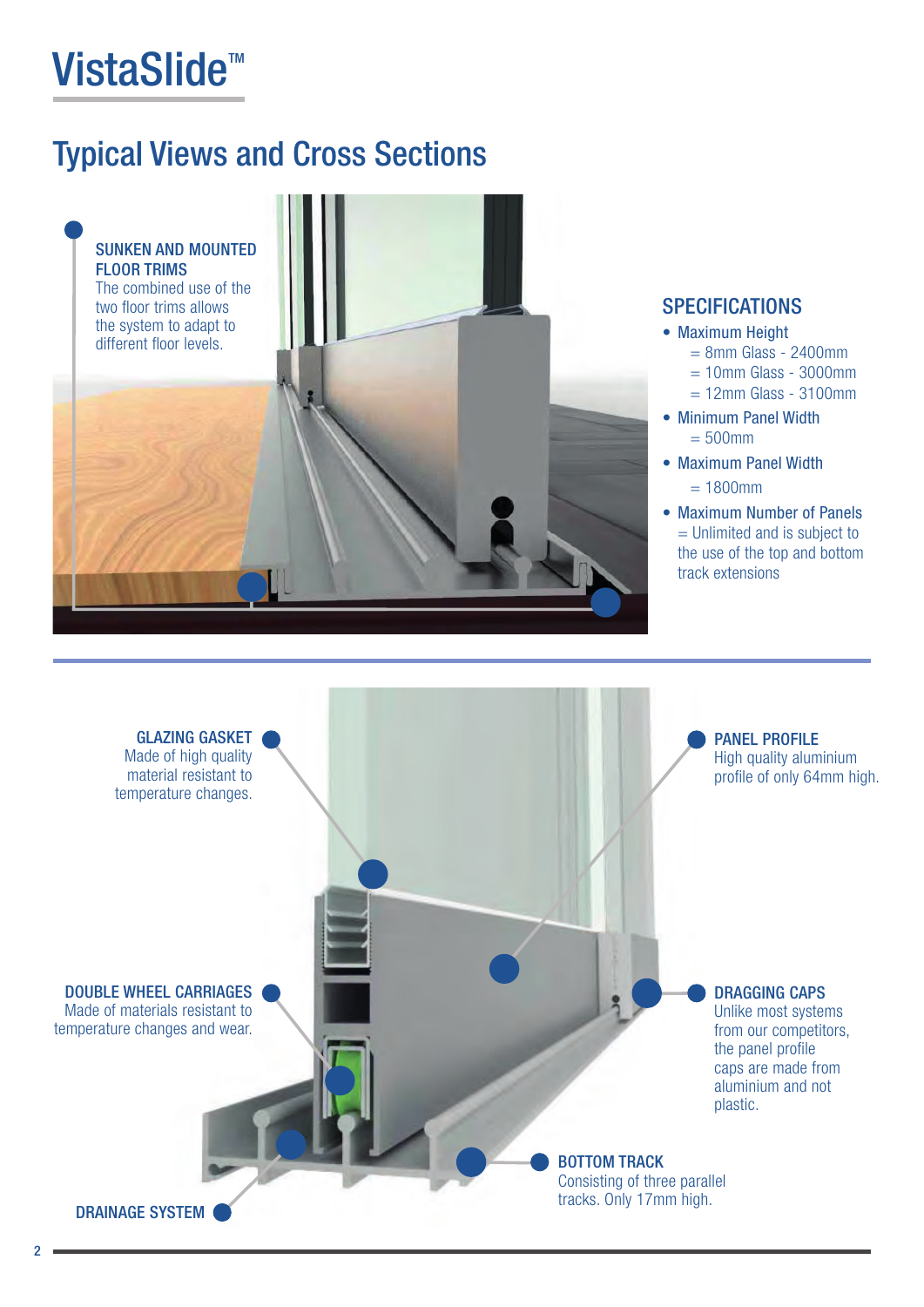

## Typical Configurations

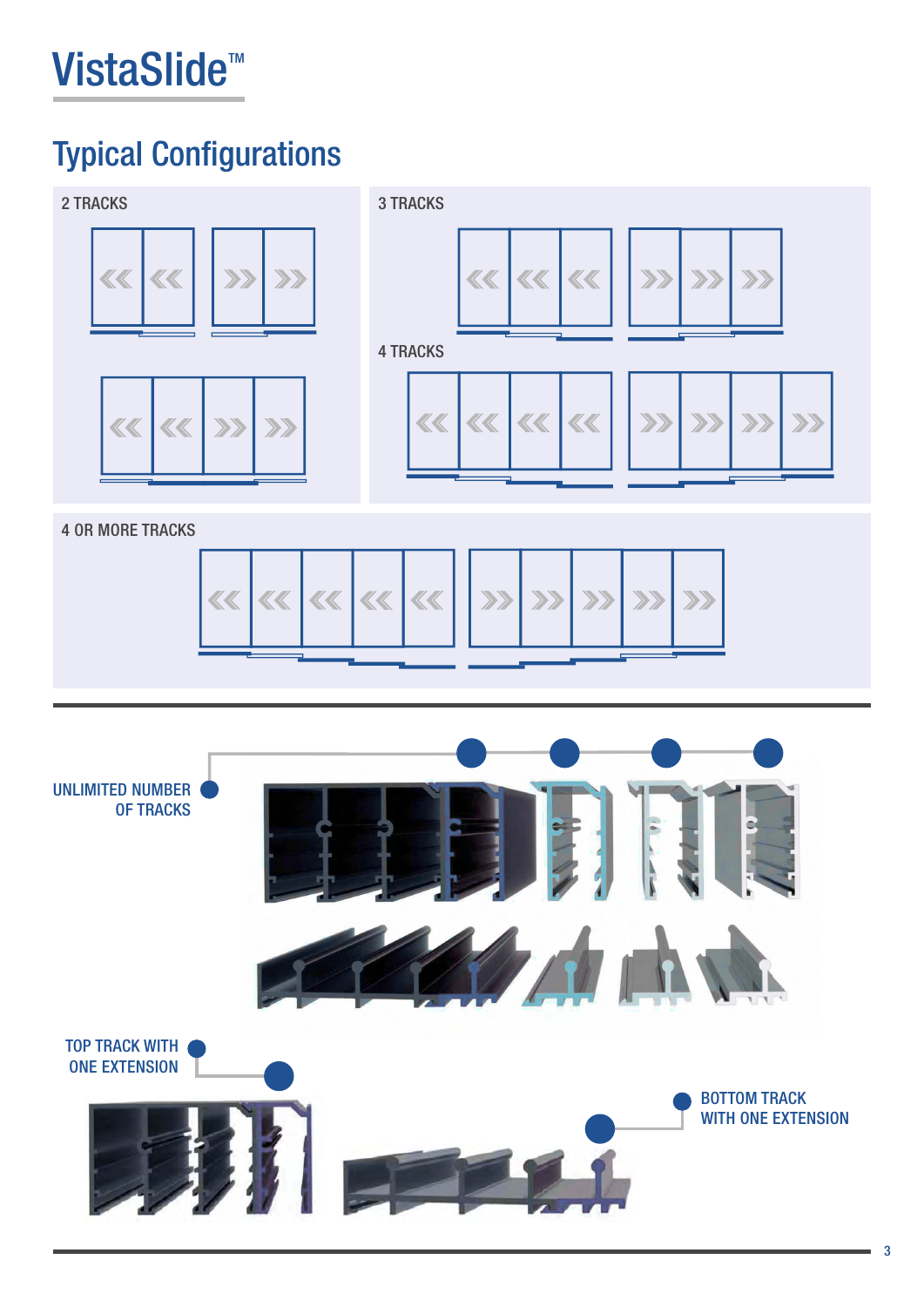# VistaSlide<sup>™</sup>

### System Features and Advantages

PANORAMIC EFFECT An almost invisible system when its closed as it is a glass surface without intermediate vertical profiles which allows you to enjoy a view without any obstacles.

UNLIMITED NUMBER OF TRACKS Easily expandable by single track extensions from the basic three track design.

HIGH QUALITY ROLLERS Double-wheel carriages fixed to every panel and capable of supporting up to 90kg.

17MM BOTTOM TRACK The lowest track on the market.

ADAPTABILITY The clearance inside the upper track allows the system to continue working even in the event of deflection or sag.

SUNKEN SYSTEM The tracks can be embedded into the floor.

EUROPEAN QUALITY The system is manufactured in Europe and has passed all the necessary testing and certifications.

OPENING CONFIGURATIONS To either side or central openings, big variety of locking options available.

SPACE SAVING VistaSlide enlarges the net usable area.

VARIOUS FLOOR TRIMS For perfect finishes every time.

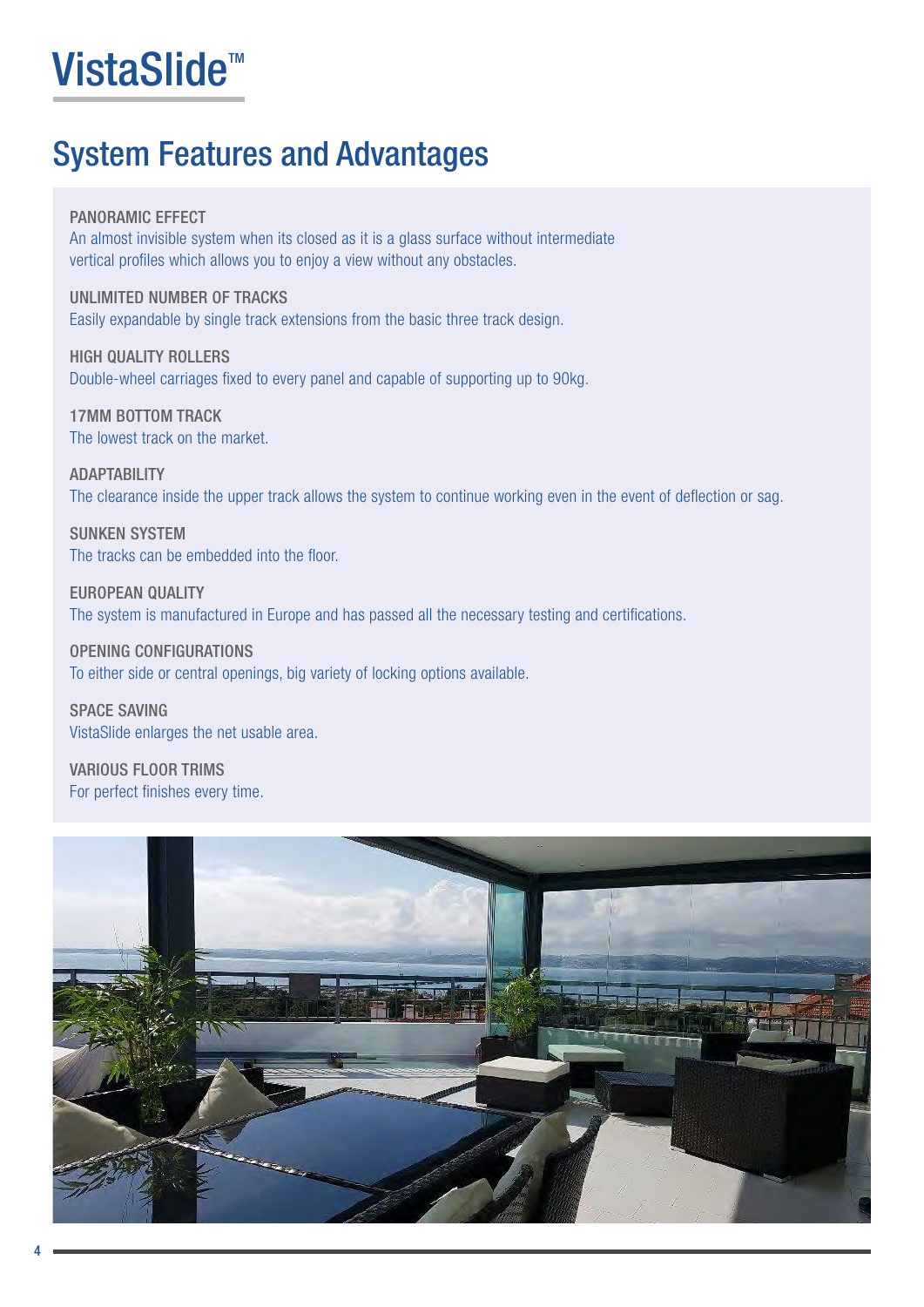